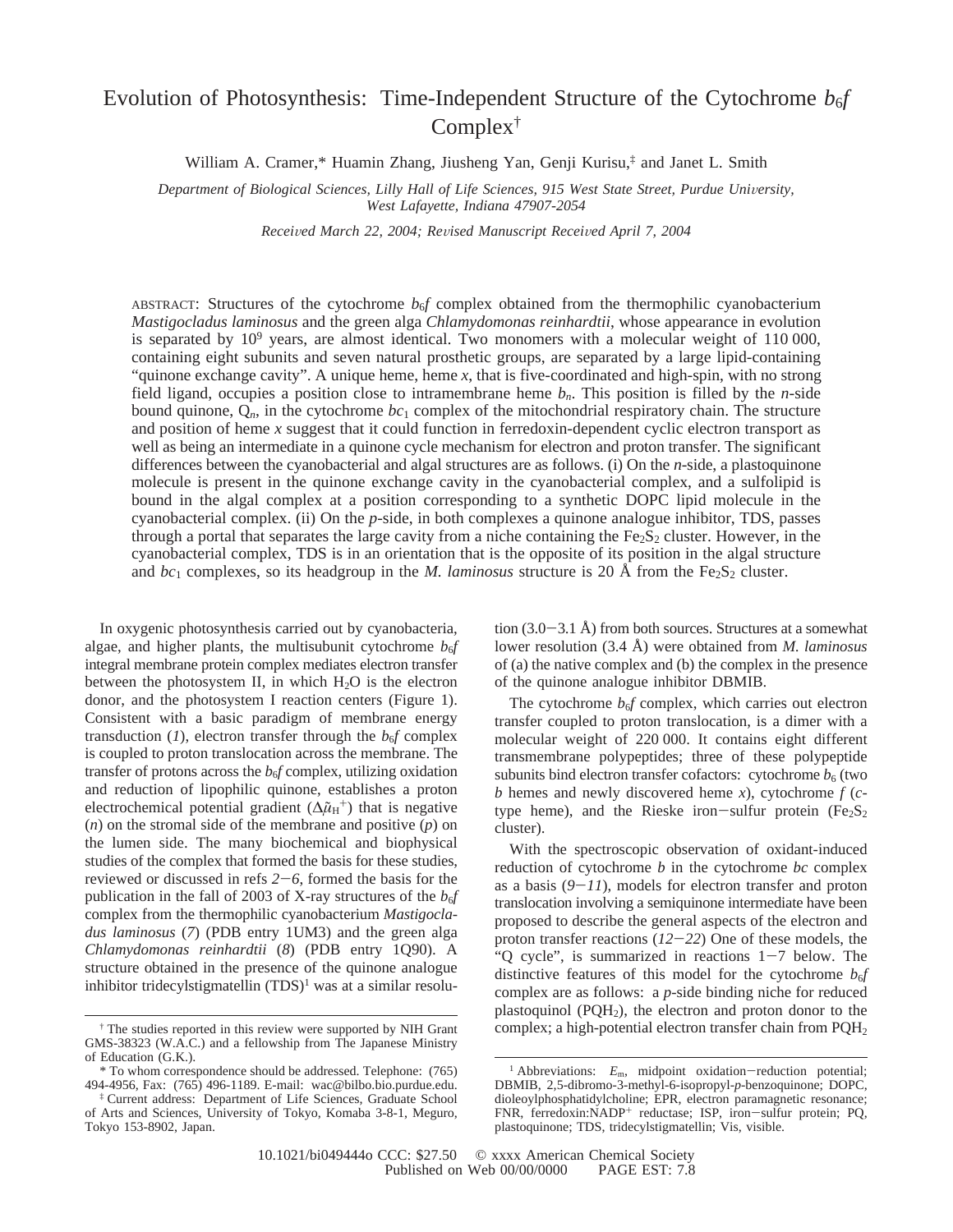

FIGURE 1: Pathway of the electron transfer-proton translocation chain in membranes that function in oxygenic photosynthesis. The structures of PSI (PDB entry 1JBO) and PSII (PDB entry 1IZL) from *Synechococcus elongatus* are shown in purple and cyan, respectively. The cytochrome *b*6*f* complex from *M. laminosus* is shown in orange. Lumen (*p*) and stromal (*n*) side soluble electron transfer proteins are plastocyanin (green) or cytochrome  $c_6$ , ferredoxin (dark brown), and ferredoxin:NADP<sup>+</sup> reductase (yellow). The proposed pathway of cyclic electron transfer involving ferredoxin and FNR is shown.

through the ISP, to cytochrome  $f$  (eqs 1 and 2); a transfer of two protons from PQH2 to the *p*-side aqueous phase for each electron transferred to the high-potential chain (eqs 2 and 3); a low-potential electron transfer chain in which the second electron from PQH<sub>2</sub> is transferred to *p*-side heme  $b_p$  (eq 3) and then across the membrane bilayer to *n*-side heme  $b_n$  (eq. 4); and an *n*-side binding niche for PQ, which is reduced and protonated to  $PQH_2$  in two one-electron steps (eqs 5 and 6) or in one two-electron step (eq 7).

The Q cycle describing redox changes of  $PQ/PQH_2$  ( $E_m$ ) ≈ 100 mV) is completed by *n*-side reduction of a PQ that diffuses from the *p*-side quinone site or from the membrane bilayer. The physical and chemical details of individual Q cycle reactions will not be discussed here. Electrons leave the complex via oxidation of cytochrome  $f(E_m \approx 370 \text{ mV})$ by plastocyanin or cytochrome  $c_6$  (Figure 1), which transfers electrons through the *p*-side aqueous phase to photosystem I.

*p*-side quinol oxidation:

$$
PQH_2 + FeS(ox) \rightarrow PQH^* + Fe_2S_2(\text{red}) \cdot H^+ \qquad (1)
$$

Fe<sub>2</sub>S<sub>2</sub>(red)
$$
\cdot
$$
H<sup>+</sup> + heme  $f(\text{ox}) \rightarrow$   
Fe<sub>2</sub>S<sub>2</sub>(ox) + heme  $f(\text{red})$  + H<sup>+</sup><sub>p-side</sub> (2)

 $PQH^{\bullet}$  + heme  $b_p(\text{ox})$  -

$$
PQ + \text{heme } b_p(\text{red}) + H^+_{p-\text{side}} \text{ (3)}
$$

transmembrane electron transfer:

heme 
$$
b_p(\text{red})
$$
 + heme  $b_n(\text{ox}) \rightarrow$   
heme  $b_p(\text{ox})$  + heme  $b_p(\text{red})$  (4)

*n*-side quinol reduction:

heme 
$$
b_n(\text{red}) + PQ \rightarrow \text{heme } b_n(\text{ox}) + PQ^{\bullet -}
$$
 (5)

heme 
$$
b_n(\text{red}) + \text{PQ}^{\bullet-} + 2\text{H}^+_{n-\text{side}} \rightarrow
$$
  
heme  $b_n(\text{ox}) + \text{PQH}_2$  (6)

Reactions 5 and 6 illustrate the *n*-side uptake of two protons and the two-electron reduction of PQ as two oneelectron reactions. The *n*-side quinone reduction could also occur by cooperative transfer of two electrons from the two *b* hemes (*23*). This would lower the energy barrier for quinone reduction that would exist if it proceeded through a semiquinone intermediate:

$$
PQ + \text{heme } b_p(\text{red}) + \text{heme } b_n(\text{red}) + 2H^+ \rightarrow PQH_2 \tag{7}
$$

The Q cycle model for electron and proton transfer in the cytochrome  $b_6f$  complex described by eqs  $1-7$  is, to a significant extent, based on analogy with the  $bc_1$  complex. The reactions supported by data directly obtained for reactions of the  $b_6f$  complex are (i) oxidant-induced reduction (reactions 1, 3, and 4) (*24*) and (ii) the stoichiometry of two protons per electron transferred through the high-potential chain for proton translocation across the complex (reactions 2 and 3). The details of all reactions involving semiquinone are at least somewhat conjectural at present. It has recently been proposed for the *bc*<sup>1</sup> complex that the quinol oxidation described in reactions 1 and 3 above might occur through a concerted two-electron oxidation (*25*).

Prior to the determination of the structure of the  $b_6f$ complex, crystal structures of the cytochrome  $bc_1$  complex from the respiratory chain of bovine (*26*-*29*), avian (*27*),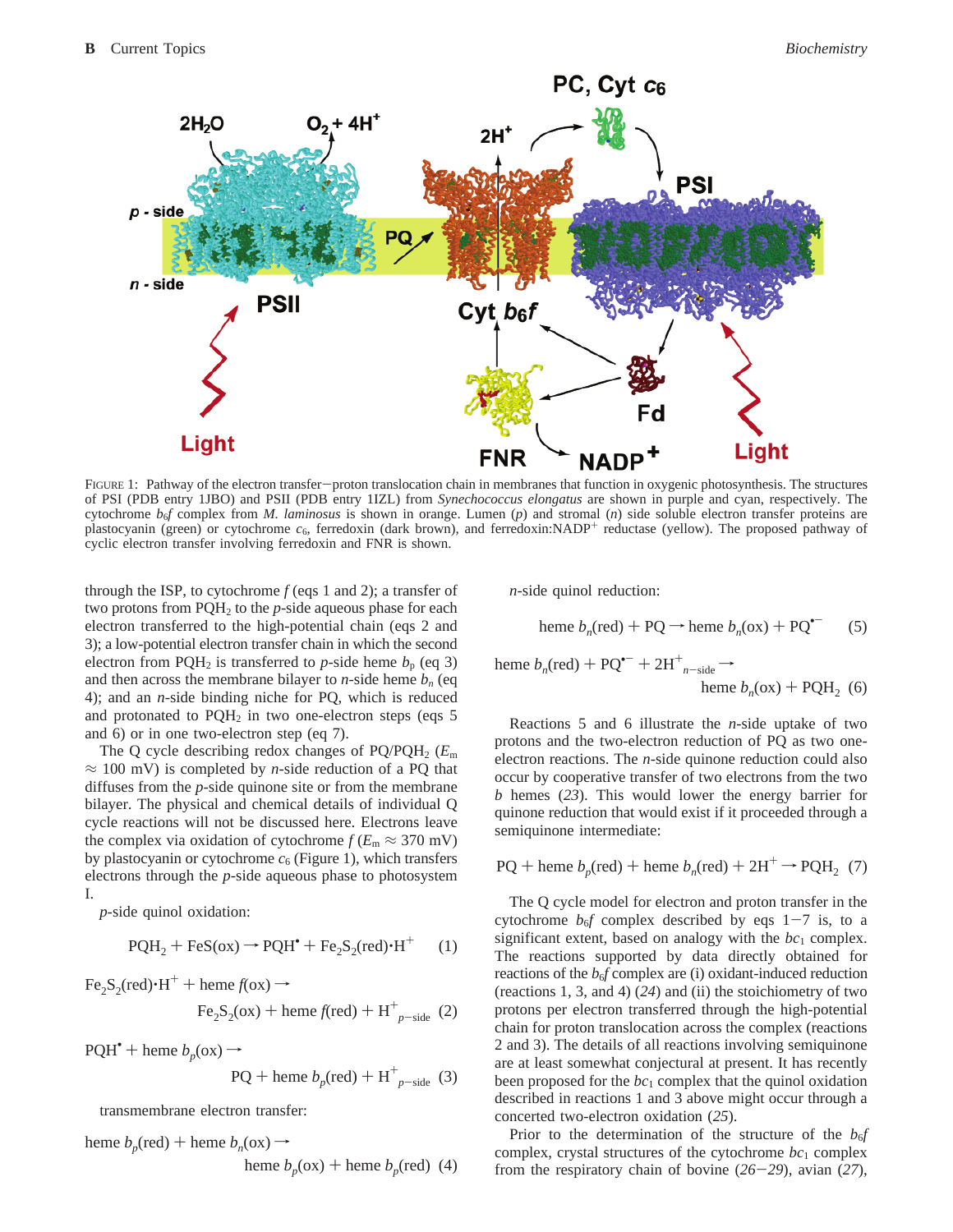and yeast (*30*) mitochondria were obtained. This review will emphasize recent progress in describing the structure of the cytochrome  $b_{\text{6}}f$  complex. One of the consequences of the recently completed structure studies on the cytochrome  $b_6f$ complex is a better understanding of some aspects of the mechanism of electron-coupled proton translocation across the complex and the membrane. Inevitably, the new structure information has also raised new questions about some structure-function aspects of the complex.

# *Purification and Crystallization of the Complex*

The pace of membrane protein structure determination has been very slow compared to that of soluble proteins. For example, the structural database currently contains approximately 22 000 protein structures but, at this time, only approximately 60 structures of independently determined integral membrane protein complexes (*31*, *32*) and only 10 hetero-oligomeric complexes at 3.0 Å resolution or better.

Purification to a stable, monodisperse state has been the bottleneck to both biochemical characterization and determination of structures of membrane proteins. The primary purification problem is the hydrophobic/amphiphilic property of membrane proteins, which tend to aggregate when removed from the lipid bilayer of the native biological membrane. A solvent system must be established to stabilize, purify, and crystallize each membrane protein. Detergents are excellent solubilizing agents and are used to isolate and manipulate membrane proteins (*33*). Once a membrane protein is extracted from the lipid bilayer into detergent solution, the hydrophobic domains are covered by detergent micelles. However, the detergent micelle exerts much less lateral pressure on the protein than does a lipid bilayer (*34*). This may increase the lability of detergent-solubilized membrane proteins, particularly of membrane-protein complexes  $(34-36)$ . The resulting heterogeneity of the proteindetergent complex may impede both biochemical study and crystallization (*37*).

Instability frustrated crystallization of the cytochrome  $b_6f$ complex from the thermophilic cyanobacterium *M. laminosus*. The detergent-solubilized complex was susceptible to proteolysis. The earliest crystals, which diffracted poorly, grew slowly from proteolyzed protein (*38*). It was subsequently discovered by thin layer chromatographic analysis of the lipid content that the purified complex contained fewer than 0.5 molecule of lipid per monomer. Addition of pure synthetic lipid [dioleoylphosphatidylcholine (DOPC)] to the purified complex resulted in rapid, i.e., overnight, growth of diffraction-quality crystals of the unproteolyzed complex (*39*). The lipid stabilized the complex even though its headgroup is not native to cyanobacteria (*40*) and chloroplast thylakoid membranes  $(41)$ . Thus, the purified  $b<sub>6</sub>f$  complex of *M. laminosus* was overpurified with respect to lipid content. The instability of the complex, which prevented crystallization, was apparently caused by delipidation. The successful crystallization of the complex from *M. laminosus* was mainly a consequence of the large increase in the rate of crystallization. Delipidation was not a problem for the *b*6*f* complex from *C. reinhardtii*. Unlike *M. laminosus*, *C. reinhardtii* can be manipulated genetically, and a polyhistidine tag was engineered at the C-terminus of cytochrome *f*, which substantially reduced the purification time.

Table 1: Subunits and Masses of the Cytochrome  $b_{6}f$  Complex from *M. laminosus* Measured by Electrospray Ionization Mass Spectrometry (*43*)

|                                   | mass (Da)  |          |
|-----------------------------------|------------|----------|
| subunit                           | calculated | measured |
| PetA $(cyt f)$                    | 32270      | 32270    |
| PetB (cyt $b_6$ )                 | 24884      | 24710    |
| PetC (Rieske iron-sulfur protein) | 19202      | 19295    |
| PetD (subunit IV)                 | 17522      | 17528    |
| PetG                              | $na^a$     | 4057     |
| PetM                              | 3842       | 3841     |
| PetL                              | 3530       | 3530     |
| PetN                              | 3304       | 3304     |
| total mass of the monomer         | $na^a$     | 108535   |
| $\alpha$ Not applicable.          |            |          |

#### *Structure of the Cytochrome b6f Complex*

*Structure Analysis of Integral Membrane Proteins*. The bacterial photosynthetic reaction center was the first integral membrane protein complex whose structure was determined at high resolution from three-dimensional crystals (*42*). Many of the ∼60 integral membrane protein complexes that have been determined in the ensuing two decades carry out functions of photosynthetic or respiratory electron transport. Protein complexes from energy-transducing membranes dominate the set of determined membrane protein structures because of the relative ease of measurement of their activities through redox-linked absorbance changes in the visible spectral region. The bound chromophores essential for electron transport and the relative abundance of these proteins in the energy-transducing membrane facilitate both purification and crystallization.

*Features of the Cytochrome b<sub>6</sub>f Complex*. The novel crystal structures of the  $b<sub>6</sub>f$  complex from the thermophilic cyanobacterium *M. laminosus* (*7*) and from the green alga *C. reinhardtii* (*8*) provide a structural framework for extensive biochemical data. Here we emphasize the major conclusions about structure and function, which are nearly identical for the two  $b_6f$  structures from the two sources. Although the appearance of cyanobacteria and green algae in evolution is separated by approximately  $10<sup>9</sup>$  years, the structures are very similar, as expected from the high level of sequence identity (>60% for the four large protein subunits). Therefore, the conclusions drawn from these two structures also should apply to  $b_{6}f$  complexes from higher plants, which share the high level of sequence identity. Given the presently modest diffraction limits of the crystals, some details differ in the two crystal structures and are not discussed here.

The cytochrome  $b_{6}f$  complex is organized as a dimer containing 26 transmembrane helices. The monomer unit consists of eight polypeptide subunits, the large cytochrome *f* (*petA* gene product), cytochrome *b*<sup>6</sup> (PetB), Rieske ISP (PetC), and subunit IV (PetD) subunits and the small PetG, PetL, PetM, and PetN subunits (Table 1 and Figure 2). The functions of the four small subunits are unknown. As in other integral membrane protein complexes, the small subunits may provide structural support, here arranged as a "picket fence" at the lateral boundary of the dimer, or perhaps as a set of "chaperone" peptides that guide the assembly of the complex. Except for that of the cytochrome  $b<sub>6</sub>$  subunit, the measured and calculated subunit masses of the cyanobacterial complex match well  $(43)$ . The profile of the  $b<sub>6</sub>f$  complex viewed from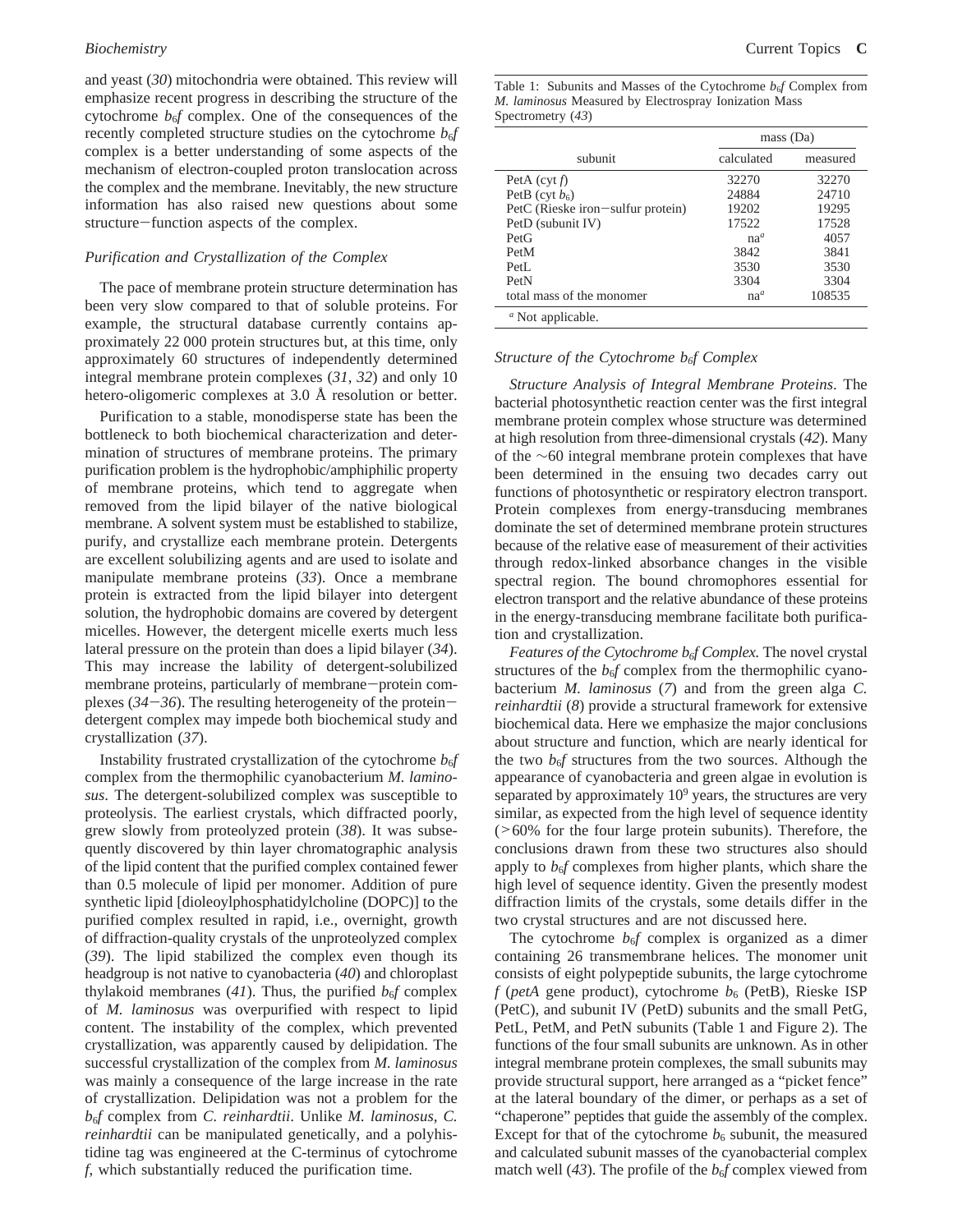

FIGURE 2: Side view of the cytochrome  $b<sub>6</sub>f$  complex from the thermophilic cyanobacterium *M. laminosus*. The overall dimensions of the dimer in this profile are 100  $\AA \times 120$  Å. The color code is as follows: blue for cytochrome  $b_6$ , red for subunit IV, purple for cytochrome *f*, orange-brown for ISP, and green for PetG, -L, -M, and -N. Prosthetic groups displayed in space-filling diagrams are heme *f*,  $b_p$ , and  $b_n$  (gray), heme *x* (dark red), chlorophyll (green), and  $\beta$ -carotene (orange-brown). The membrane bilayer is shown in yellow.

the side (Figure 2) shows that, unlike the dimeric mitochondrial *bc*<sup>1</sup> complex, significant extension of the complex from the membrane bilayer occurs only on the *p*-side, through the soluble domains of cytochrome *f* and the ISP. On the *n*-side of the complex, the aqueous phase contains only short loops and tails of transmembrane domains. In the crystal structure of the cyanobacterial  $b_{6}f$  complex, several terminal residues are disordered on the *n*-side in most of the subunits.

*Transmembrane Helices*. The eight subunits of each monomer unit span the membrane 13 times (four spans in cytochrome  $b_6$ , three in subunit IV, and one each contributed by cytochrome *f*, the ISP, and the four small subunits). In both the cyanobacterial and algal complexes, the long, 27 residue transmembrane helix of the ISP has an oblique orientation relative to the membrane normal, resulting in a domain swap in which the soluble domain associates with one monomer and the transmembrane domain with the other monomer. This is one principle by which the dimer is stabilized, as in the mitochondrial  $bc_1$  complex, where this was first noted (*27*).

*Prosthetic Groups*. In both the cyanobacterium and the green alga, each monomer of the complex contains seven natural prosthetic groups: four hemes (one *c*-type, two *b*-type, and one new heme), one [2Fe-2S] cluster, one chlorophyll *a*, and one  $\beta$ -carotene. In addition, the cyanobacterial  $b_{6}f$  complex also contains one molecule of bound plastoquinone near heme  $b_n$ , and a sulfolipid was detected in the algal complex at the position of an artificial lipid on the *p*-side of the cyanobacterial complex.

*Quinone Exchange Cavity*. The two monomers enclose a large cavity (30 Å high  $\times$  25 Å wide  $\times$  15 Å deep) that appears to be a quinone exchange cavity (Figure 3). The walls of the cavity are formed by the C, D, and F helices of one monomer and the A, E, and ISP transmembrane helices of the other, and the *n*-side floor of the cavity is formed by the 25 N-terminal residues of cytochrome  $b<sub>6</sub>$ . The *p*-side roof



FIGURE 3: Molecular surface of the quinone exchange cavity. The color code is as follows: cyan for cytochrome  $b<sub>6</sub>$ , violet for subunit IV, and yellow for ISP. Molecules shown as sticks are heme *x* (hot pink), plastoquinone (wheat), chlorophyll *a* (lime), and TDS (orange).

is formed by helices "cd1" and "cd2" (between transmembrane helices C and D) of cytochrome  $b<sub>6</sub>$ . Plastoquinol, with a lipophilic long chain (nine isoprenoids and 45 carbons), donates a hydrogen to the complex (eqs  $1-3$ ). Quinolquinone exchange occurs between the bulk hydrophobic phase of the lipid bilayer and the proton and electron acceptor sites on the *p*- and *n*-sides of the membrane. Both of these sites are accessible only through the quinone exchange cavity.

*Structural Struts. In vivo*, the cavity is almost certainly filled with lipid. In the structure of the *M. laminosus*  $b_6 f$ complex, two well-defined molecules of the foreign lipid DOPC, addition of which was necessary for crystallization (*39*), appear to act as structural struts for the cavity (*7*). The great facilitation of the crystallization by added lipid is likely a consequence of the reduced structural heterogeneity in the purified delipidated complex, perhaps arising from collapse of the cavity in the delipidated complex. The *n*-side of the cavity of the *C. reinhardtii b*<sub>6</sub>*f* complex contains a sulfolipid at a position similar to that of the *n*-side DOPC molecule in the *M. laminosus* complex.

*n*-Side of the Cavity. The most striking feature in the  $b_6f$ complex is a unique heme, which occupies a site filled by ubiquinone in the  $bc_1$  complex, adjacent to heme  $b_n$ . This heme is covalently linked by a single thioether bond to an invariant Cys35 on the *n*-side of helix A of cytochrome  $b_6$ . The unprecedented heme is tentatively designated heme *x* (heme *c*<sup>i</sup> by Stroebel *et al*.) because of the single thioether cross-link and the absence of any orthogonal amino acid ligand (*7*, *8*). Heme *x* is inferred to be ubiquitous in  $b<sub>6</sub>f$ complexes because of the invariance of Cys35 and numerous residues that border the heme. Mutagenesis of Cys35 to Val in *C. reinhardtii* (*44*) or to Ser in the cyanobacterium *Synechococcus* sp. 7002 (J. Yan and W. A. Cramer, unpublished data) resulted in an unassembled complex or cell lethality. A cysteine seemingly homologus to Cys35 is present in Gram-positive bacteria such as *Bacillus subtilis*, which contains a nonphotosynthetic complex similar to cytochrome  $b_{6}f$ , and a cysteine residue seemingly homologous to Cys35 (*45*).

On the cavity side of the cyanobacterial complex, the closest potential heme *x* Fe ligand is the plastoquinone ring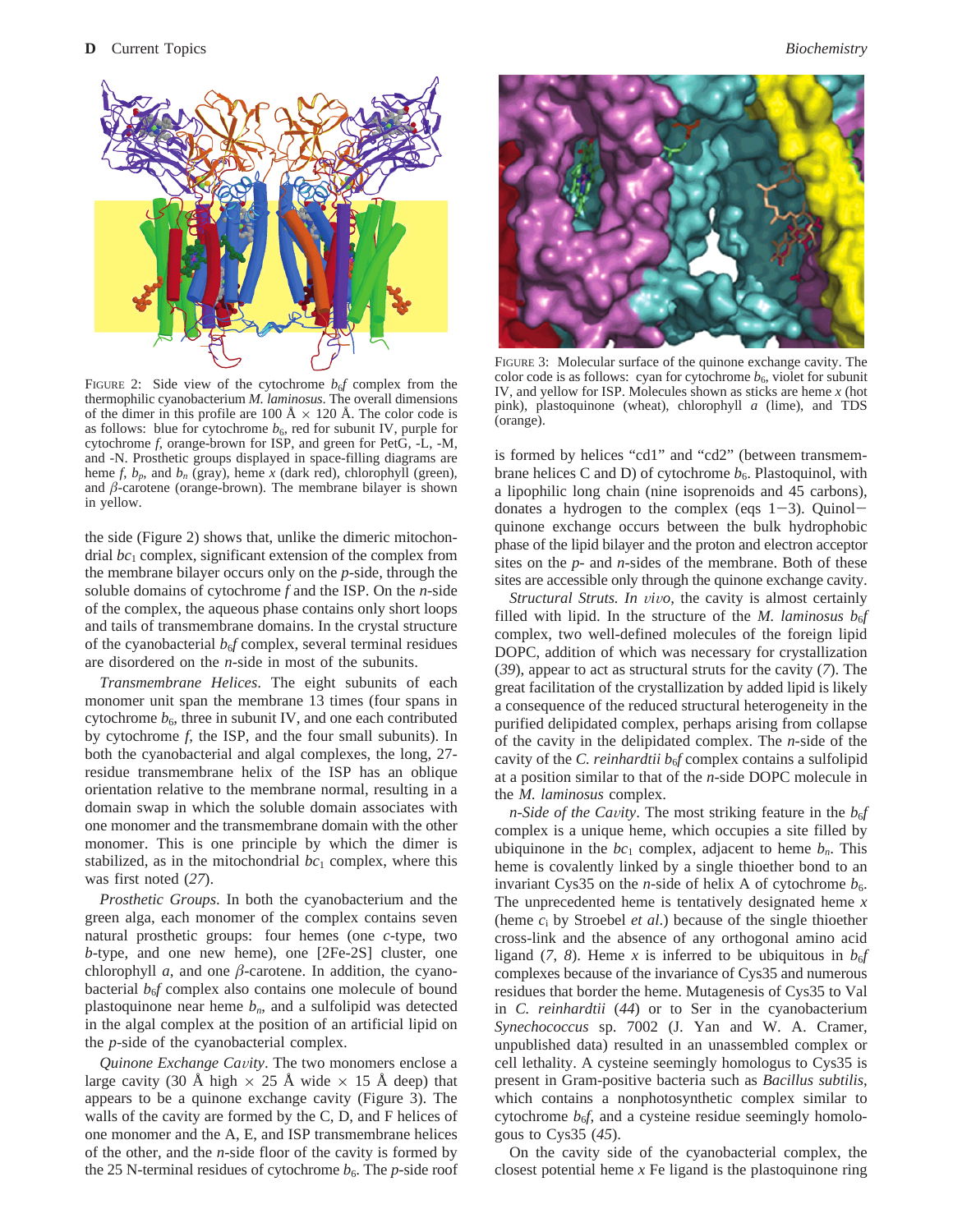oxygen at a distance of  $7 \text{ Å}$ . In both the cyanobacterial and algal  $b<sub>6</sub>f$  complexes, electron density on the heme  $b<sub>n</sub>$  side of heme *x* was ascribed to a water or hydroxyl ligand, which is hydrogen-bonded to a propionate oxygen of heme *bn*. This ligand has been confirmed by resonance Raman spectroscopy  $(44)$ . In the algal  $b<sub>6</sub>f$  complex, an additional water bridges the heme  $b_n$  propionate and its His100 ligand. Hemes  $x$  and *bn* are in van der Waals contact. Thus, electron coupling must exist between heme  $b_n$  and heme  $x$ , and rapid electron transfer between them seems to be inevitable. The direction and rate of this electron transfer are unknown at present, partly because there is no precise information about the  $E<sub>m</sub>$  of heme *x*. The spectroscopic observation of a component resembling heme *x* indicated that it has an  $E_m$  similar to that of heme  $b_n$ (*46*). However, resonance Raman spectra imply that the valence of the iron is  $Fe^{2+}$ , although this may be a consequence of photoreduction (*44*). The answer to the question of why heme *x* was never detected spectroscopically, considering the millions of light flashes that have been incident on the  $b<sub>6</sub>f$  complex over the past 40 years, lies in the broad low-amplitude visible spectrum that is associated with high-spin hemes (*47*), and also perhaps by coupling of its redox properties, and resulting spectra and spectral changes, to those of heme  $b_n$ . A broad low-amplitude difference spectrum of heme *x* in the complex can be detected in visible light difference spectra only when strong field orthogonal ligands such as pyridine are used (H. Zhang *et al*., unpublished data).

If the potential of heme  $x$  is similar to that of heme  $b_n$  $(E_m \approx -50$  mV), the *n*-side reactions of the Q cycle described in eqs  $1-7$  might be modified to include heme  $x$ in the pathway of electron transfer to PQ. The reaction described by eq 5 would be replaced by

heme  $b_n$ (red) + heme  $x$ (ox)  $\rightarrow$ heme  $b_n(\text{ox})$  + heme *x*(red) (8)

heme 
$$
x(\text{red}) + PQ \rightarrow \text{heme } x(\text{ox}) + PQ^{\bullet -}
$$
 (9)

The close coupling of hemes  $b_n$  and x also suggests that they may function in a cooperative two-electron reduction of PQ linked to the *n*-side proton uptake that is required for the formation of the proton electrochemical potential:

heme 
$$
b_n
$$
(red) + heme  $x$ (red) +  $2H^+ + PQ \rightarrow$   
heme  $b_n$ (ox) + heme  $x$ (ox) +  $PQH_2$  (10)

*Function of Heme x*. From its position in the  $b_6f$  complex, heme *x* is assumed to function in all redox events involving heme  $b_n$ . This hypothesis (7, 8) is that heme *x* functions in "cyclic electron transfer", which is found in photosynthetic, but not mitochondrial, membranes. This function of heme *x* is also suggested by its five-coordinate high-spin state. It is natural to consider the possibility that either PQ or ferredoxin could provide the ligand to heme *x*, although a conformational change of the complex that would allow access of ferredoxin to heme *x* is unknown. The electron transfer partner could also be ferredoxin:NADP<sup>+</sup> oxidoreductase in higher plants (*48*). Binding of negatively charged ferredoxin to the stromal side surface of the  $b<sub>6</sub>f$  complex would be facilitated by the positive *n*-side surface potential of the complex (*7*). Although heme *x* is somewhat closer to the



FIGURE 4: *p*-Side (11 Å  $\times$  12 Å) portal for quinone passage. The color code is like that in Figure 3: cyan for cytochrome  $b<sub>6</sub>$ , and violet for subunit IV. Molecules shown as sticks are chlorophyll *a* (lime) and TDS (orange).

stromal side surface of the  $b<sub>6</sub>f$  complex than heme  $b<sub>n</sub>$ , it is buried below a layer of protein. Although the high-spin state of heme *x* seems to be "crying for a ligand", e.g., ferredoxin, it is difficult to imagine how this could occur, although ferredoxin or ferredoxin:NADP<sup>+</sup> reductase could transfer an electron through the protein. The crystal structures of the two  $b_6f$  complexes differ in this region, and neither structure may be informative in detail. The *n*-side terminal residues of all subunits are the least well ordered regions of the cyanobacterial complex. However, in the algal complex, a major crystal lattice contact from this region may influence the conformations of these short peptides, leading to a slightly more ordered structure. The observed conformational differences in *n*-side subunit termini demonstrate the possibility for conformational changes.

*n-Side Binding Site of Plastoquinone*. The *M. laminosus*  $b<sub>6</sub>f$  complex includes a bound plastoquinone molecule whose headgroup is ∼4 Å from heme *x* (Figure 3). PQ forms no hydrogen bonds and few other contacts with the protein. In helix E of subunit IV, Phe40, Leu37, Tyr38, and Pro41 are in van der Waals contact with the first two isoprenoid units of PQ. The PQ site is simply a surface within the quinone exchange cavity. It is not a concave niche, as is the *n*-side quinone binding site in the cytochrome *bc*<sup>1</sup> complex (*30*, *49*), but rather an approximately flat surface of the cavity wall.

*p*-Side of the Cavity. Electron and proton transfers on the *p*-side of the  $b_6f$  complex occur in a  $Q_p$  site, or " $Q_p$  pocket", that contains the  $Fe<sub>2</sub>S<sub>2</sub>$  cluster of the iron-sulfur protein.  $PQH_2$  must access the  $Q_p$  site through a small portal leading from the quinone exchange cavity (Figure 4). The  $Fe<sub>2</sub>S<sub>2</sub>$ cluster-binding domain of the ISP docks into the  $Q_p$  pocket from the *p*-side aqueous phase by contacts with the cd1 and cd2 helices of cytochrome  $b<sub>6</sub>$  and the "ef" helical loop (between helices E and F) of subunit IV. These loops are among the most conserved regions of the  $b<sub>6</sub>f$  complex. Despite the conservation, the  $Q_p$  pocket is narrower in the cyanobacterial than in the algal  $b_6f$  complex, due to an  $\sim$ 2 Å shift of the ef helix and the C-terminal region of the E helix. The wider pocket of the algal complex allows the ISP to penetrate  $\sim$ 3 Å deeper into the Q<sub>p</sub> site.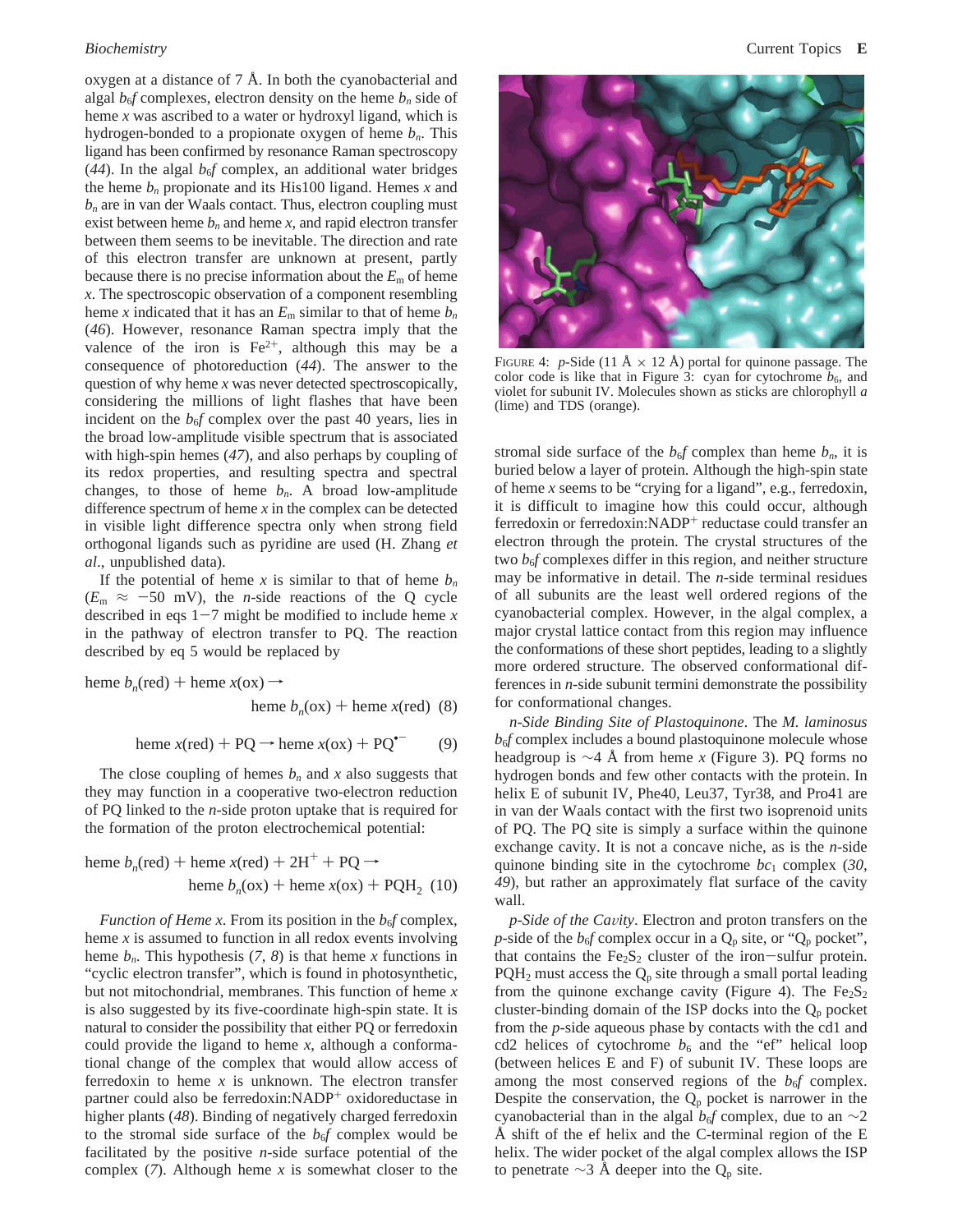Differences in binding of the inhibitor to cyanobacterial and algal cytochrome  $b_{6}f$  are consistent with the  $Q_{p}$  pocket differences. Both crystal structures include tridecylstigmatellin (TDS), a quinone analogue inhibitor of *p*-side electron transfer. In the *C. reinhardtii*  $b<sub>6</sub>f$  complex, the TDS headgroup passes through the portal into the  $Q_p$  pocket, where a TDS oxygen is hydrogen bonded to His155 of the ISP. This binding mode, which clearly illustrates how TDS inhibits at the  $Q_p$  site, is similar to that of the cytochrome  $bc_1$  binding of stigmatellin, another quinone analogue inhibitor. In contrast, TDS exhibits a novel binding orientation in the cyanobacterial  $b_{6}f$  complex, in which its hydrocarbon tail plugs the narrow portal and its headgroup remains in the quinone exchange cavity. Thus, crystallization trapped the two  $b_6f$  complexes in slightly different states with respect to ISP and "drug" interaction with the  $Q_p$  site. The existence of different states suggests that the  $Q_p$  pocket may alter its shape in response to binding of natural ligands such as PQ or PQH2 and the ISP. Shape changes may facilitate movement of PQ between a subsite for electron transfer to the ISP and a subsite for electron transfer to heme  $b_n$ , which is  $\sim$ 20 Å farther into the Q<sub>p</sub> pocket than the ISP Fe<sub>2</sub>S<sub>2</sub> cluster. It is impossible to know whether the shape differences in the  $Q_p$  pockets of the two crystal structures are a result of crystallization or inhibitor binding conditions. Virtually all residues within the  $Q_p$  pocket are conserved, so both of the observed pocket shapes should be accessible to both  $b<sub>6</sub>f$ complexes. The tail-in, head-out binding mode for TDS observed in  $M$ . *laminosus* cytochrome  $b<sub>6</sub>f$  seems to be inaccessible to the *C. reinhardtii*  $b<sub>6</sub>f$  complex, possibly because Ala186 of the cytochrome  $b_6$  D helix and Leu81 of subunit IV, which contact TDS in *M. laminosus*, are replaced by a Leu and Phe residue in *C. reinhardtii* (J. Yan and W. A. Cramer, in preparation).

A binding site for the quinone analogue inhibitor DBMIB was identified in difference electron density at 3.4 Å resolution from crystals of cyanobacterial cytochrome  $b<sub>6</sub>f$  that had cocrystallized with DBMIB. The DBMIB site is far from the  $Q_p$  site and 20 Å from the Fe<sub>2</sub>S<sub>2</sub> cluster. It is not apparent how DBMIB inhibits electron transfer at the cluster site that is 20 Å distant. This result should be considered in the context of studies in which more than one inhibitory DBMIB binding site was found, and the highest-affinity site had no effect on the EPR spectrum of the  $Fe<sub>2</sub>S<sub>2</sub>$  cluster (50).

*Distances between the Fe<sub>2</sub>S<sub>2</sub> Cluster and Cytochrome f.* In the presence of the TDS quinone analogue inhibitor, the distances of the ISP  $Fe<sub>2</sub>S<sub>2</sub>$  cluster from cytochrome  $f$  are slightly different [25 Å (*M. laminosus*) or 28 Å (*C. reinhardtii*) from edge to edge] in the two complexes, in a manner that may relate to the different modes of binding of TDS described above. For *M. laminosus*, for which a native structure was obtained, this distance is hardly changed  $(\leq 1-2)$  Å in the native structure in the absence of TDS). Irrespective of the reasons for these differences, the  $Fe<sub>2</sub>S<sub>2</sub>$ cluster is too far [25 Å (*M. laminosus*) or 28 Å (*C. reinhardtii*) from edge to edge] from the heme of cytochrome *f* to allow electron transfer from the ISP to cytochrome *f* at the classical rate observed *in vivo* or *in situ* of approximately  $200 \text{ s}^{-1}$ . This rate constant corresponds to that of the ratelimiting step of photosynthesis. Average rate distance coefficients  $\beta_{\text{avg}} = 1.2$  (51) or 1.4 Å<sup>-1</sup> (52)] are obtained from analyses of the rate calculated distance dependence of

intraprotein electron transfer. The rate constants for electron transfer from the ISP to cytochrome *f* are only  $10^{-2} - 10^{-6}$ <br>s<sup>-1</sup> at 25 °C taking into account the range of *β* values and  $s^{-1}$  at 25 °C, taking into account the range of  $\beta$  values and ISP-cytochrome *<sup>f</sup>* heme distances. The rate constants were calculated assuming a reorganization energy of 1.0 eV, and  $\Delta G^{\circ}$  = 70 meV (difference in the  $E_{\rm m}$  values of ISP and cytochrome *f*). Thus, either the ISP or cytochrome *f* must move to close the gap for electron transfer in the highpotential chain. Significant movement of cytochrome *f* seems unlikely, considering the identical positions of cytochrome *f* in the two monomers of the  $b<sub>6</sub>f$  dimer, apparently fixed by contacts between its large domain and the ef loop (between helices E and F) of subunit IV. Movement of the ISP seems more likely considering (i) the apparently flexible hinge region of the ISP (*53*), (ii) the known flexibility of the ISP hinge in the  $bc_1$  complex ( $54-56$ ), (iii) nonidentical positions of the two ISP subunits of *M. laminosus* (*7*), (iv) the significantly higher mobility of the ISP compared to cytochrome *f* in both the cyanobacteria and algal complex, and (v) crystal forms of the  $bc_1$  complex in which the  $Fe<sub>2</sub>S<sub>2</sub>$ cluster is positioned near (approximately 15 Å) the cytochrome  $c_1$  heme (27–29). Mutagenesis studies of the hinge region of the ISP soluble domain in the cyanobacterium *Synechococcus* sp. PCC 7002 suggested that the required movement of the ISP may be substantially smaller (*7*, *53*) than in the  $bc_1$  complex (54, 55).

## *Conser*V*ation of the Cytochrome bc Structure in <sup>E</sup>*V*olution*

Three of the four core polypeptides of the cytochrome  $b_6f$ complex are conserved among all known cytochrome *bc* complexes. Cytochrome  $b_6$ , subunit IV, and the ISP are homologous to components of the *bc*<sub>1</sub> complex. Both sequence and structural similarity are greatest around the  $Q_p$ pocket. Beyond this, the  $b<sub>6</sub>f$  and  $bc<sub>1</sub>$  complexes diverge in directions both parallel and perpendicular to the membrane plane, often to accommodate ligands not present in cytochrome *bc*1. For example, in the membrane plane, no subunits in the  $bc_1$  complex occupy sites analogous to the four small picket fence polypeptides (PetG, PetL, PetM, and PetN) that form the boundary around each monomer of the complex and bind  $\beta$ -carotene. In cytochrome  $bc_1$ , two to four different small subunits occupy different positions at the boundary of the complex. At the  $Q_n$  site, the  $b_6f$  complex binds heme *x*. Subunit IV diverges from the C-terminus of cytochrome *b*, its homologue in the  $bc_1$  complex, and binds a chlorophyll *a* molecule. In the direction normal to the membrane plane, although the ISPs of cytochromes  $b_6f$  and  $bc_1$  are homologous with virtually identical  $Fe<sub>2</sub>S<sub>2</sub>$  binding domains, the membrane distal domains have major differences (*57*). Cytochromes *f* and  $c_1$  are completely unrelated proteins, except for the fiveresidue sequence signature for the binding of a *c*-type heme.

#### *New Questions*

In addition to the question addressed above (Structure of the Cytochrome  $b_{6}f$  Complex) about the function of heme *x*, other major questions are generated by the new structures.

*Function of the Dimer*. The question of why membrane proteins are oligomers or dimers is often asked. In this case, there is an explanation. (a) The two monomers form the 30  $\AA \times 25 \AA \times 16 \AA$  quinone exchange cavity. As had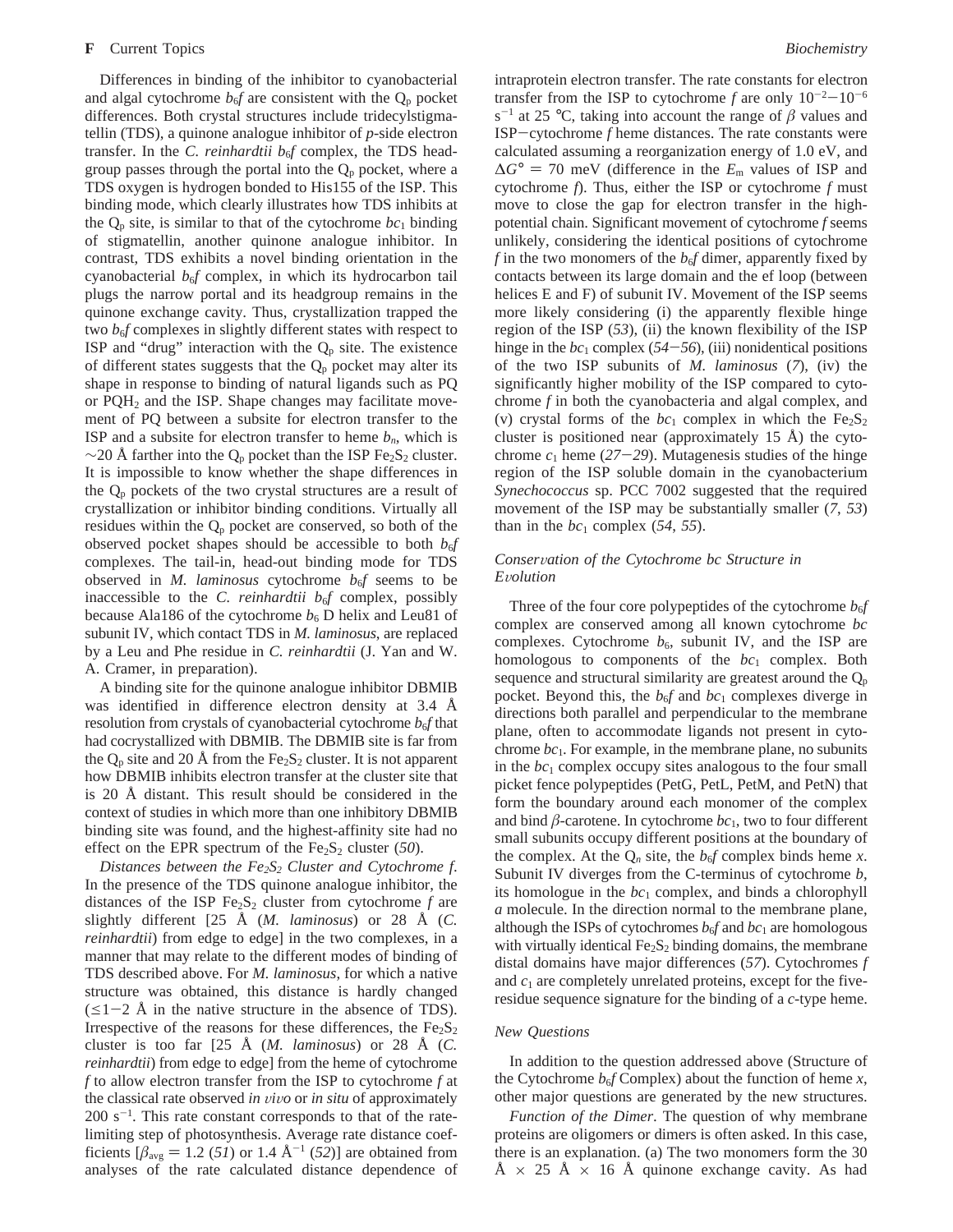previously been noted for the *bc*<sup>1</sup> complex, the reduction of quinone on the *n*-side of the membrane occurs in one monomer and the oxidation of quinol in the other (*26*). In this case, this is implied by the presence of a plastoquinone- (ol) bound to one monomer on the *n*-side of the cavity and a TDS inhibitor at the portal leading to the *p*-side quinone pocket in the other monomer (Figure 3).

*Presence of the Chlorophyll a and â-Carotene Molecules*. There is no obvious reason for the cytochrome  $b<sub>6</sub>f$  complex to contain a chlorophyll or any other pigment molecule because the complex is part of the "dark" reactions of photosynthesis and participates in no known light reactions. However, the  $b<sub>6</sub>f$  complex contains one molecule of chlorophyll per cytochrome *f* (*58*) that exchanges very slowly with exogenous chlorophyll (*59*). The light-induced triplet excited state of this chlorophyll is expected to produce destructive singlet state oxygen unless it is quenched. Thus, a carotenoid was sought that would avoid photodestruction of the  $b_6f$  complex by quenching excited chlorophyll states. Indeed,  $\beta$ -carotene was found in the  $b_{\rm f}$  complexes from spinach, a green alga, and a cyanobacterium in a stoichiometric ratio with the chlorophyll (*60*). It is of interest that the cyanobacterium *Synechocystis* sp. PCC 6803 contains a different carotenoid, eichinenone (*61*). Both the cyanobacterial structure and a green algal structure of the  $b<sub>6</sub>f$  complex showed both chlorophyll  $a$  and  $\beta$ -carotene in the stoichiometry, one per cytochrome *f*, predicted from the biochemical analysis. However, in both structures, the  $\beta$ -carotene is 14 Å from the chlorophyll. This distance is much too large for quenching of the chlorophyll triplet state, but the conservation of the geometry of these pigments implies a function for each in the complex. Thus, questions about how the complex is protected from chlorophyll-mediated  $O_2$  damage and the function of the bound chlorophyll  $a$  and  $\beta$ -carotene molecules arise.

## **ACKNOWLEDGMENT**

We thank D. M. Kramer, T. E. Meyer and B. L. Trumpower for helpful discussions.

#### **REFERENCES**

- 1. Mitchell, P. (1975) The protonmotive Q cycle: A general formulation, *FEBS Lett. 59*, 137-139.
- 2. Rich, P. R., and Bendall, D. S. (1980) The redox potentials for the *b*-type cytochromes of higher plant chloroplasts, *Biochim. Biophys. Acta 591*, 153-161.
- 3. Kallas, T., and Malkin, R. (1988) Isolation and characterization of genes for cytochrome  $b<sub>6</sub>f$  complex, *Methods Enzymol.* 167, <sup>779</sup>-794.
- 4. Kallas, T. (1994) in *The Molecular Biology of Cyanobacteria* (Bryant, D. A., Ed.) pp 259-317, Kluwer Academic Publishers, Dordrecht, The Netherlands.
- 5. Cramer, W. A., Soriano, G. M., Ponomarev, M., Huang, D., Zhang, H., Martinez, S. E., and Smith, J. L. (1996) Some new structural aspects and old controversies concerning the cytochrome  $b<sub>6</sub>f$ complex of oxygenic photosynthesis, *Annu. Rev. Plant Physiol. Plant Mol. Biol. 47*, 477-508.
- 6. Hauska, G., Schütz, M., and Büttner, M. (1996) in *Oxygenic photosynthesis: The light reactions* (Ort, D. R., and Yocum, C. F., Eds.) Kluwer Academic Publishers, Amsterdam.
- 7. Kurisu, G., Zhang, H., Smith, J. L., and Cramer, W. A. (2003) Structure of the cytochrome  $b_6f$  complex of oxygenic photosynthesis: tuning the cavity, *Science 302*, 1009-1014.
- 8. Stroebel, D., Choquet, Y., Popot, J.-L., and Picot, D. (2003) An atypical heam in the cytochrome  $b<sub>6</sub>f$  complex, *Nature* 426, 413– 418.
- 9. Trumpower, B. L. (1981) Function of the iron-sulfur protein of the cytochrome *b*-*c*<sup>1</sup> segment in electron transfer and energyconserving reactions of the mitochondrial respiratory chain, *Biochim. Biophys. Acta 639*, 129-155.
- 10. Prince, R. C., Matsuura, K., Hurt, E., Hauska, G., and Dutton, P. L. (1982) Reduction of cytochrome  $b<sub>6</sub>$  and  $f$  in isolated plastoquinol-plastocyanin oxidoreductase driven by photochemical reaction centers from *Rhodopseudomonas sphaeroides*, *J. Biol. Chem. <sup>257</sup>*, 3379-3381.
- 11. Wikström, M. K. F., and Berden, J. A. (1972) Oxidoreduction of cytochrome *b* in the presence of antimycin, *Biochim. Biophys. Acta 283*, 403-420.
- 12. Rich, P. (1984) Electron and proton transfers through quinones and cytochrome *bc* complexes, *Biochim. Biophys. Acta 768*, 53- 79.
- 13. Girvin, M. E., and Cramer, W. A. (1984) A redox study of the electron transport pathway responsible for generation of the slow electrochromic phase in chloroplasts, *Biochim. Biophys. Acta 767*,
- <sup>29</sup>-38. 14. Jones, R. W., and Whitmarsh, J. (1988) Inhibition of electron transfer and electrogenic reaction in the cytochrome *b/f* complex by 2-*n*-nonyl-4-hydroxyquinoline *N*-oxide (NQNO) and 2,5 dibromo-3-methyl-6-isopropyl-p-benzoquinone (DBMIB), *Biochim. Biophys. Acta 933*, 258-268.
- 15. Furbacher, P. N., Girvin, M. E., and Cramer, W. A. (1989) On the question of interheme electron transfer in the chloroplast cytochrome *<sup>b</sup>*<sup>6</sup> *in situ*, *Biochemistry 28*, 8990-8998.
- 16. Kramer, D. M., and Crofts, A. R. (1994) Re-examination of the properties and function of the *b* cytochromes of the thylakoid cytochrome *bf* complex, *Biochim. Biophys. Acta 1184*, 193-201.
- 17. Joliot, P., and Joliot, A. (1994) Mechanism of electron transfer in the cytochrome *b*/*f* complex of algae: evidence for a semiquinone cycle, *Proc. Natl. Acad. Sci. U.S.A. 91*, 1034-1038.
- 18. Trumpower, B. L., and Gennis, R. B. (1994) Energy transduction by cytochrome complexes in mitochondrial and bacterial respiration: The enzymology of coupling electron transfer reactions to transmembrane proton translocation, *Annu. Re*V*. Biochem. 63*,
- <sup>675</sup>-716. 19. Berry, E. A., Guergova-Kuras, M., Huang, L.-S., and Crofts, A. R. (2000) Structure and function of cytochrome *bc* complexes, *Annu. Re*V*. Biochem. 69*, 1005-1075.
- 20. Shinkarev, V. P., Kolling, D. R. J., Miller, T. J., and Crofts, A. R. (2002) Modulation of the midpoint potential of the [2Fe-2S] Rieske iron sulfur center by  $Q_0$  occupants in the  $bc_1$  complex, *Biochemistry 41*, 14372-14382.
- 21. Zu, Y., Couture, M., Kolling, D., Crofts, A. R., Eltis, L., Fee, J., and Hirst, J. (2003) Reduction potentials of Rieske clusters: Importance of the coupling between oxidation state and histidine protonation state, *Biochemistry 42*, 12400-12408.
- 22. Cooley, J. W., Roberts, A. G., Bowman, M. K., Kramer, D. M., and Daldal, F. (2004) The raised midpoint potential of the [2Fe2S] cluster of cytochrome  $bc_1$  is mediated by both the  $\overline{O}$  site occupants and the head domain position of the Fe-S protein subunit, *Biochemistry 43*, 2217-2227.
- 23. Crofts, A. R. (1985) in *The Enzymes of Biological Membranes* (Martonosi, A. N., Ed.) pp 347-382, Plenum Press, New York.
- 24. Velthuys, B. R. (1979) Electron flow through plastoquinone and cytochromes  $b_6$  and  $f$  in chloroplasts, *Proc. Natl. Acad. Sci. U.S.A.* 76, 2765 $-2769$ .
- *<sup>76</sup>*, 2765-2769. 25. Osyczka, A., Moser, C. C., and Dutton, P. L. (2004) Reversible redox energy coupling in electron transfer chains, *Nature 427*,
- <sup>607</sup>-612. 26. Xia, D., Yu, C.-A., Kim, H., Xia, J.-Z., Kachurin, A. M., Yu, L., and Deisenhofer, J. (1997) Crystal structure of the cytochrome *bc*<sup>1</sup> complex from bovine heart mitochondria, *Science 277*, 60- 66.
- 27. Zhang, Z., Huang, L., Shulmeister, V. M., Chi, Y. I., Kim, K. K., Hung, L. W., Crofts, A. R., Berry, E. A., and Kim, S. H. (1998) Electron transfer by domain movement in cytochrome *bc*1, *Nature <sup>392</sup>*, 677-684.
- 28. Iwata, S., Lee, J. W., Okada, K., Lee, J. K., Iwata, M., Rasmussen, B., Link, T. A., Ramaswamy, S., and Jap, B. K. (1998) Complete structure of the 11-subunit mitochondrial cytochrome *bc*<sub>1</sub> complex, *Science 281*, 64–71. *Science 281*, 64-71. 29. Kim, H., Xia, D., Yu, C. A., Xia, J. Z., Kachurin, A. M., Zhang,
- L., Yu, L., and Deisenhofer, J. (1998) Inhibitor binding changes domain mobility in the iron-sulfur protein of the mitochondrial *bc*<sup>1</sup> complex from bovine heart, *Proc. Natl. Acad. Sci. U.S.A. 95*, <sup>8026</sup>-8033.